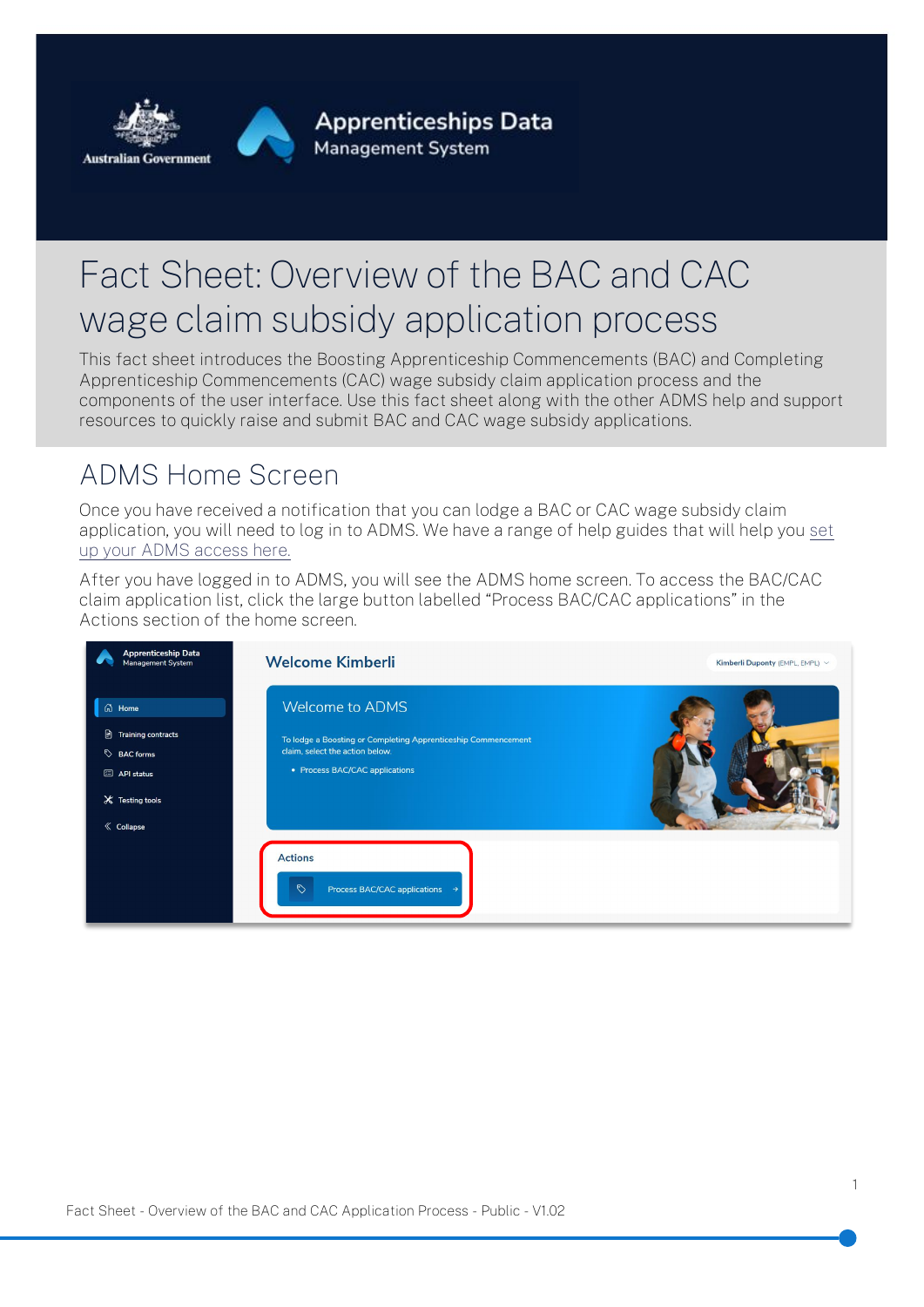## BAC/CAC claim application list

The BAC/CAC claim application list displays all available claims for your business.



#### This page has three main components:

| Number | <b>Name</b> | Description                                                                                                                                                                                                                                                      |
|--------|-------------|------------------------------------------------------------------------------------------------------------------------------------------------------------------------------------------------------------------------------------------------------------------|
|        | Search Bar  | The search bar allows you to search for a specific wage subsidy<br>claim application using the Application ID or Apprentice Name.                                                                                                                                |
| 2      | Filter      | The Filter allows you to limit the claim applications that appear<br>in the list below based on the status of the claim. For example,<br>you can filter the list so that only claims in 'Draft' are displayed.                                                   |
| 3      | Claim List  | The claim list shows all BAC and CAC claims available to you to<br>process, and all claims previously submitted. To help you find<br>claims quickly and easily, you can sort the claim list in ascending<br>or descending order by any of the columns displayed: |
|        |             | Apprentice name<br>Claim type (BAC or CAC)<br>Claim period<br><b>Claim Application ID</b><br>Submitted date<br>Status                                                                                                                                            |
|        |             | To sort, just click the up and down arrows next to the column<br>heading. To reverse the sort order, click them again.                                                                                                                                           |

2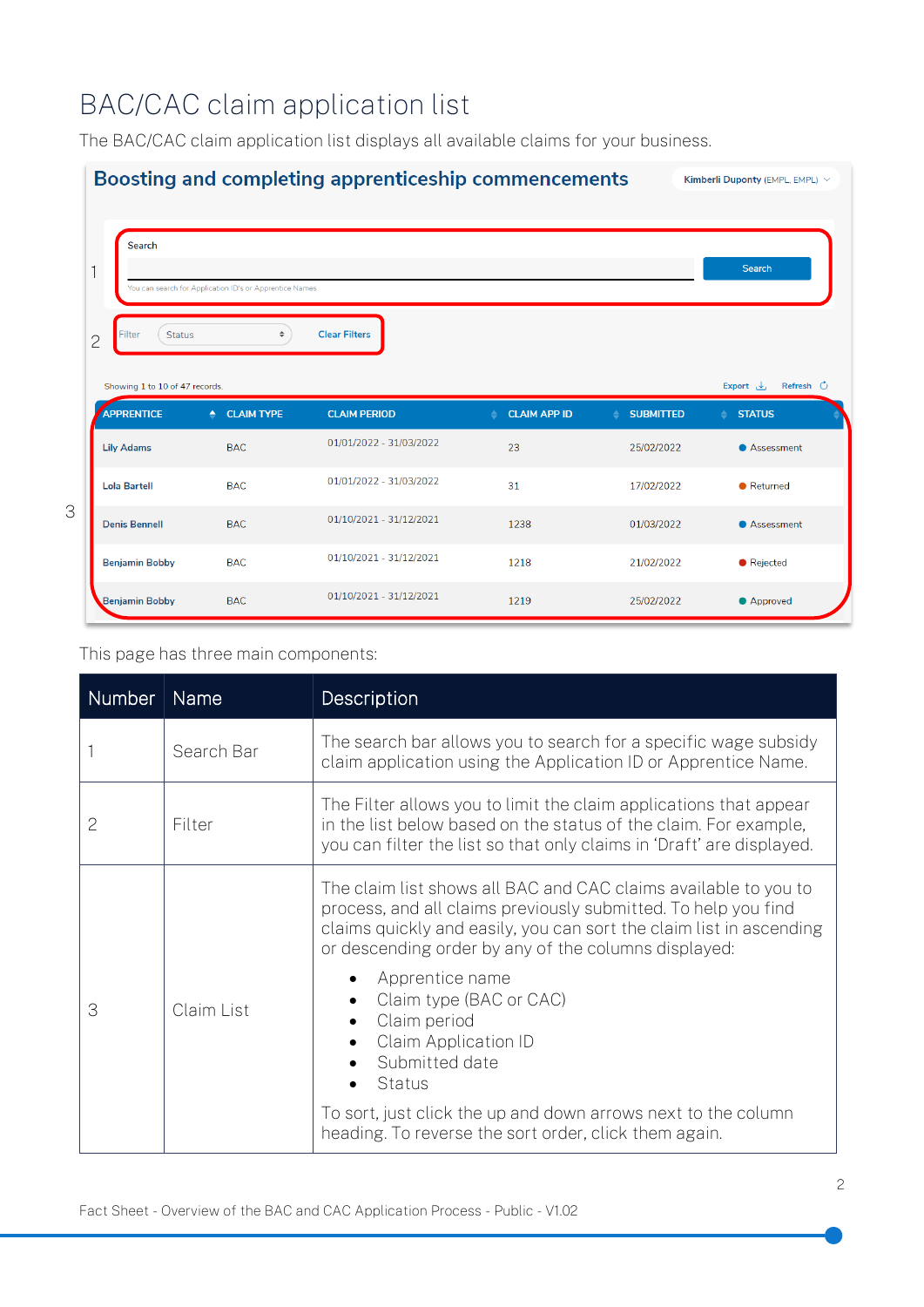### BAC/CAC claim application user interface

Clicking on an entry in the claim list will open the claim application user interface. This screen will allow you to add information to support your claim and submit it for processing. As an employer, you can edit the claim when the status column displays "Ready", "Draft", or "Returned". You can view, but not edit the claim when the status column displays "Submitted", "Assessment "Approved", or "Rejected".

A guide to all the fields in the claim application, and how to use them i[s available here.](http://www.australianapprenticeships.gov.au/about-adms)

The claim application user interface contains the following sections:

#### Apprentice details

The Apprentice details section displays the apprentice's name and key information about the qualification they are working towards. This section cannot be edited.

| <b>Apprentice details</b>               |  |
|-----------------------------------------|--|
| Name                                    |  |
| <b>Nicholas Martin</b>                  |  |
|                                         |  |
| Qualification                           |  |
| Qualification (Code, AQF Level & Title) |  |
| <b>MOBILE PLANT TECHNOLOGY</b>          |  |
| Commencement date                       |  |
| 01 Dec 2020                             |  |
| <b>Expected completion date</b>         |  |
| 01 Dec 2024                             |  |
|                                         |  |

#### Employer details

The Employer details section displays key information about the business and allows you to select which bank account you would like your wage subsidy to be paid into. If your preferred bank account does not appear, contact your network provider. Only the bank account can be edited in this section.

| <b>Employer details</b><br>Is the employer a Group Training Organisation?<br>Yes |        |
|----------------------------------------------------------------------------------|--------|
| <b>Business name</b>                                                             |        |
|                                                                                  |        |
| <b>ABN</b>                                                                       |        |
| 66 068 259 647                                                                   |        |
| Workplace address on the claim end date                                          |        |
| Line 1                                                                           |        |
| Line 2                                                                           |        |
| Line 3                                                                           |        |
| <b>Some Suburb</b>                                                               |        |
| <b>VIC 1234</b>                                                                  |        |
| Employer contact name                                                            |        |
| <b>Test Name</b>                                                                 |        |
| Employer email address                                                           |        |
| test@test.com.au                                                                 |        |
| Employer contact number                                                          |        |
| +61 02 6041 0607                                                                 |        |
| <b>Bank account</b>                                                              | Change |
| <b>National Australia Bank</b>                                                   |        |
| <b>Tycoon Developments</b>                                                       |        |
| BSB: 084-705 ACC: *****7308                                                      |        |
|                                                                                  |        |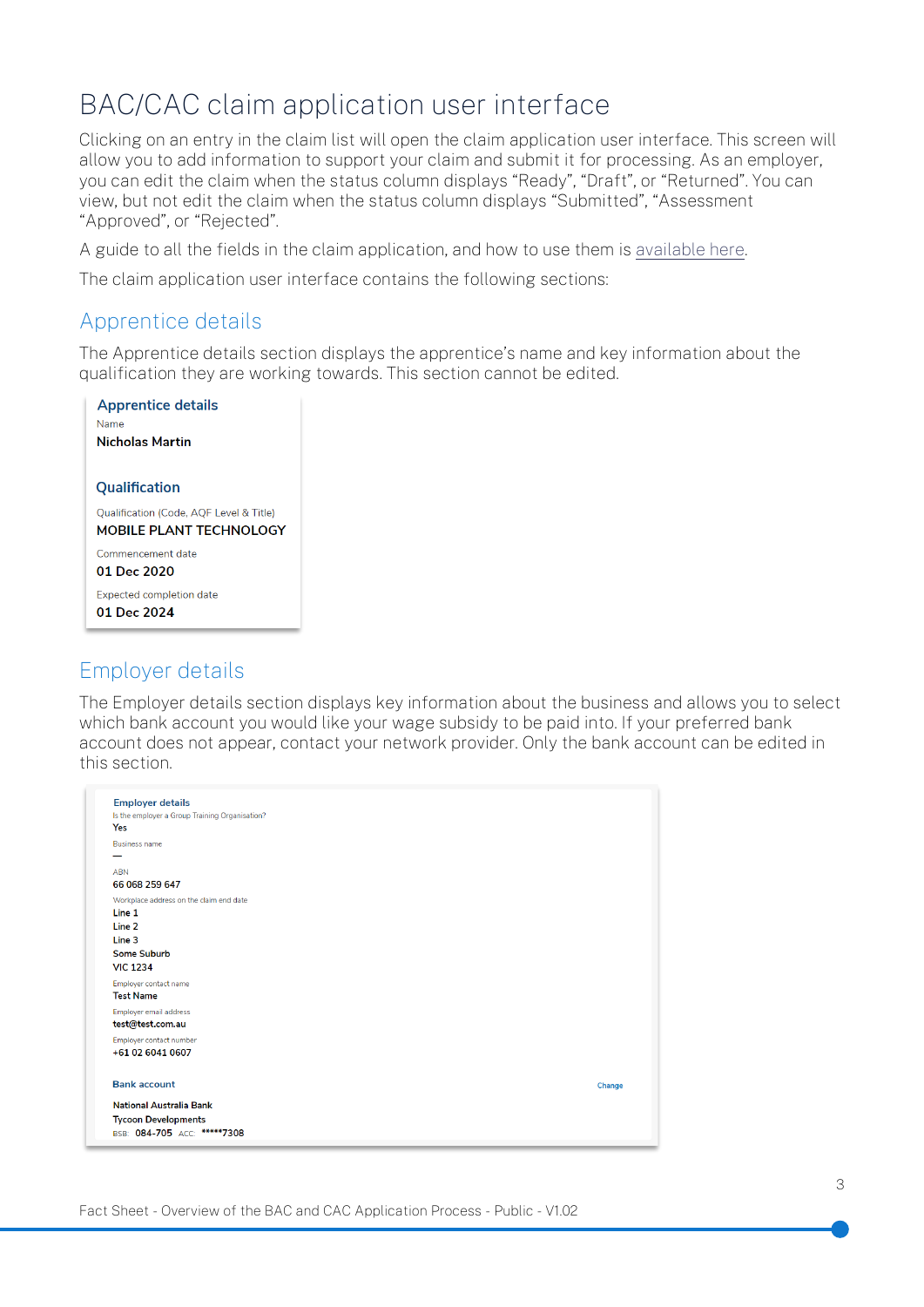#### Claim details

The claim details section is where you enter key information about the claim, including any other Australian government wage subsidies you receive in relation to the apprentice, and upload the training plan if you have not previously.

| Ŧ              | <b>Note</b>                                      |                                                                                                                                                                                 |                         |                                                                                                                                                     |   |                            |   |
|----------------|--------------------------------------------------|---------------------------------------------------------------------------------------------------------------------------------------------------------------------------------|-------------------------|-----------------------------------------------------------------------------------------------------------------------------------------------------|---|----------------------------|---|
|                |                                                  | You are able to lodge one claim per apprentice or trainee for the claim period. Claims can only be lodged after the claim period has ended.                                     |                         |                                                                                                                                                     |   |                            |   |
| 01 Dec 2020    | Date the apprenticeship or traineeship commenced |                                                                                                                                                                                 |                         |                                                                                                                                                     |   |                            |   |
|                |                                                  | During the Claim Period was the apprenticeship or traineeship cancelled, withdrawn or completed? (required)                                                                     |                         |                                                                                                                                                     |   |                            |   |
| $\bigcirc$ Yes | $O$ No                                           |                                                                                                                                                                                 |                         |                                                                                                                                                     |   |                            |   |
| <b>O</b> Yes   | $\bigcirc$ No                                    | Jobactive Wage Subsidies for the apprentice or trainee during this claim period? (required)<br>More info $(i)$                                                                  |                         | Have you received, or are you in receipt of, JobMaker Hiring Credit, Boosting cash flow for employers, Australian Apprentice Wage Subsidy (AAWS) OR |   |                            |   |
|                | Wage subsidy you are receiving (required)        |                                                                                                                                                                                 |                         | Start date (required)                                                                                                                               |   | <b>End date</b> (required) |   |
|                |                                                  |                                                                                                                                                                                 | $\div$                  | dd/mm/yyyy                                                                                                                                          | □ | dd/mm/yyyy                 | 而 |
|                |                                                  |                                                                                                                                                                                 |                         |                                                                                                                                                     |   |                            |   |
|                |                                                  |                                                                                                                                                                                 | Add another<br>$^{(+)}$ |                                                                                                                                                     |   |                            |   |
|                |                                                  |                                                                                                                                                                                 |                         |                                                                                                                                                     |   |                            |   |
| O Yes          | $\bigcirc$ No                                    | Have you previously submitted evidence that training has commenced? (Note: this information is usually provided as part of a commencement claim.) (required)<br>More info $(i)$ |                         |                                                                                                                                                     |   |                            |   |

#### Wage evidence

The wage evidence section is where you upload evidence of wages paid to the apprentice during the claim period. Wage evidence is typically pay slips or exports from your account software. ADMS is linked to the Australian Tax Office, which helps us to ensure correct payment amounts are paid for wage subsidy claims.

If wage evidence for the claim period overlaps at the start or end with another claim period you should still upload it, and report the total amount for the wage evidence, not just the amount paid during the claim period. ADMS will do those calculations for you.